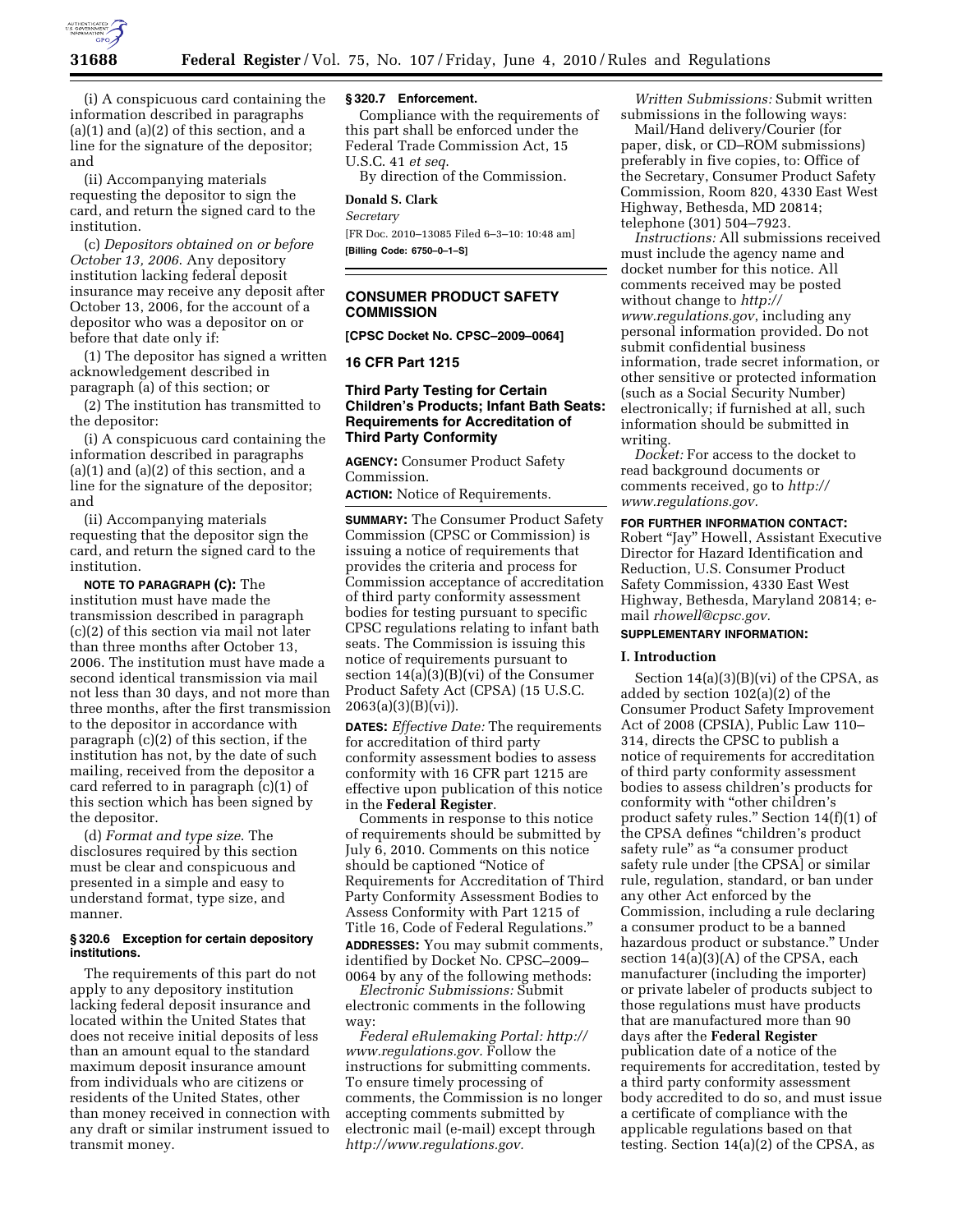added by section 102(a)(2) of the CPSIA, requires that certification be based on testing of sufficient samples of the product, or samples that are identical in all material respects to the product. The Commission also emphasizes that, irrespective of certification, the product in question must comply with applicable CPSC requirements (*see, e.g.,*  section 14(h) of the CPSA, as added by section 102(b) of the CPSIA).

This notice provides the criteria and process for Commission acceptance of accreditation of third party conformity assessment bodies for testing pursuant to safety standard for infant bath seats which appears elsewhere in this issue of the **Federal Register.** The standard for infant bath seats will be codified at 16 CFR part 1215. The standard contains the testing methods that conformity assessment bodies will use to assess infant bath seats. The Commission is recognizing limited circumstances in which it will accept certifications based on product testing conducted before the infant bath seat standard becomes effective in six months. The details regarding those limited circumstances can be found in part IV of this document below.

Although section 14(a)(3)(B)(vi) of the CPSA directs the CPSC to publish a notice of requirements for accreditation of third party conformity assessment bodies to assess conformity with ''all other children's product safety rules,'' this notice of requirements is limited to the test methods identified immediately above.

The CPSC also recognizes that section 14(a)(3)(B)(vi) of the CPSA is captioned as ''All Other Children's Product Safety Rules,'' but the body of the statutory requirement refers only to ''other children's product safety rules.'' Nevertheless, section 14(a)(3)(B)(vi) of the CPSA could be construed as requiring a notice of requirements for "all" other children's product safety rules, rather than a notice of requirements for "some" or "certain" children's product safety rules. However, whether a particular rule represents a ''children's product safety rule'' may be subject to interpretation, and the Commission staff is continuing to evaluate which rules, regulations, standards, or bans are ''children's product safety rules.'' The CPSC intends to issue additional notices of requirements for other rules which the Commission determines to be ''children's product safety rules.''

This notice of requirements applies to all third party conformity assessment bodies as described in section 14(f)(2) of the CPSA. Generally speaking, such third party conformity assessment

bodies are: (1) Third party conformity assessment bodies that are not owned, managed, or controlled by a manufacturer or private labeler of a children's product to be tested by the third party conformity assessment body for certification purposes; (2) ''firewalled'' conformity assessment bodies (those that are owned, managed, or controlled by a manufacturer or private labeler of a children's product to be tested by the third party conformity assessment body for certification purposes and that seek accreditation under the additional statutory criteria for ''firewalled'' conformity assessment bodies); and (3) third party conformity assessment bodies owned or controlled, in whole or in part, by a government.

The Commission requires baseline accreditation of each category of third party conformity assessment body to the International Organization for Standardization (ISO)/International Electrotechnical Commission (IEC) Standard 17025:2005, ''General Requirements for the Competence of Testing and Calibration Laboratories.'' The accreditation must be by an accreditation body that is a signatory to the International Laboratory Accreditation Cooperation-Mutual Recognition Arrangement (ILAC–MRA), and the scope of the accreditation must include testing for any of the test methods identified earlier in part I of this document for which the third party conformity assessment body seeks to be accredited.

(A description of the history and content of the ILAC–MRA approach and of the requirements of the ISO/IEC 17025:2005 laboratory accreditation standard is provided in the CPSC staff briefing memorandum ''Third Party Conformity Assessment Body Accreditation Requirements for Testing Compliance With 16 CFR Part 1501 (Small Parts Regulations),'' dated November 2008 and available on the CPSC's Web site at *http://www.cpsc.gov/ library/foia/foia09/brief/smallparts.pdf.*)

The Commission has established an electronic accreditation registration and listing system that can be accessed via its Web site at *http://www.cpsc.gov/ about/cpsia/labaccred.html.* 

The Commission stayed the enforcement of certain provisions of section 14(a) of the CPSA in a notice published in the **Federal Register** on February 9, 2009 (74 FR 6396); the stay applied to testing and certification of various products, including infant bath seats. On December 28, 2009, the Commission published a notice in the **Federal Register** (74 FR 68588) revising the terms of the stay. One section of the December 28, 2009, notice addressed

''Consumer Products or Children's Products Where the Commission Is Continuing the Stay of Enforcement Until Further Notice,'' due to factors such as pending rulemaking proceedings affecting the product or the absence of a notice of requirements. The infant bath seats testing and certification requirements were included in that section of the December 28, 2009, notice. As the factors preventing the stay from being lifted in the December 28, 2009, notice with regard to testing and certifications of infant bath seats were the absence of approved standards and a notice of requirements, publication of this notice along with today's Safety Standard for Infant Bath Seats; Final Rule, have the effect of lifting the stay with regard to these CPSC regulations.

This notice of requirements is effective on June 4, 2010. The final rule announcing the Safety Standard for Infant Bath Seats is effective December 1, 2010. The effect of these twin publications is that each manufacturer (including the importer) or private labeler of a product subject to 16 CFR part 1215 must have any such product manufactured on or after December 2, 2010, tested by a third party conformity assessment body accredited to do so and must issue a certificate of compliance with 16 CFR part 1215 based on that testing.

This notice of requirements is exempt from the notice and comment rulemaking requirements of the Administrative Procedure Act, 5 U.S.C. 553 (*see* section 14(a)(3)(G) of the CPSA, as added by section 102(a)(2) of the CPSIA (15 U.S.C. 2063(a)(3)(G))).

#### **II. Accreditation Requirements**

### *A. Baseline Third Party Conformity Assessment Body Accreditation Requirements*

For a third party conformity assessment body to be accredited to test children's products for conformity with the test methods identified earlier in part I of this document, it must be accredited by an ILAC–MRA signatory accrediting body, and the accreditation must be registered with, and accepted by, the Commission. A listing of ILAC– MRA signatory accrediting bodies is available on the Internet at *http:// ilac.org/membersbycategory.html.* The accreditation must be to ISO Standard ISO/IEC 17025:2005, ''General Requirements for the Competence of Testing and Calibration Laboratories,'' and the scope of the accreditation must expressly include testing to the test method for infant bath seats included in 16 CFR part 1215, *Safety Standard for*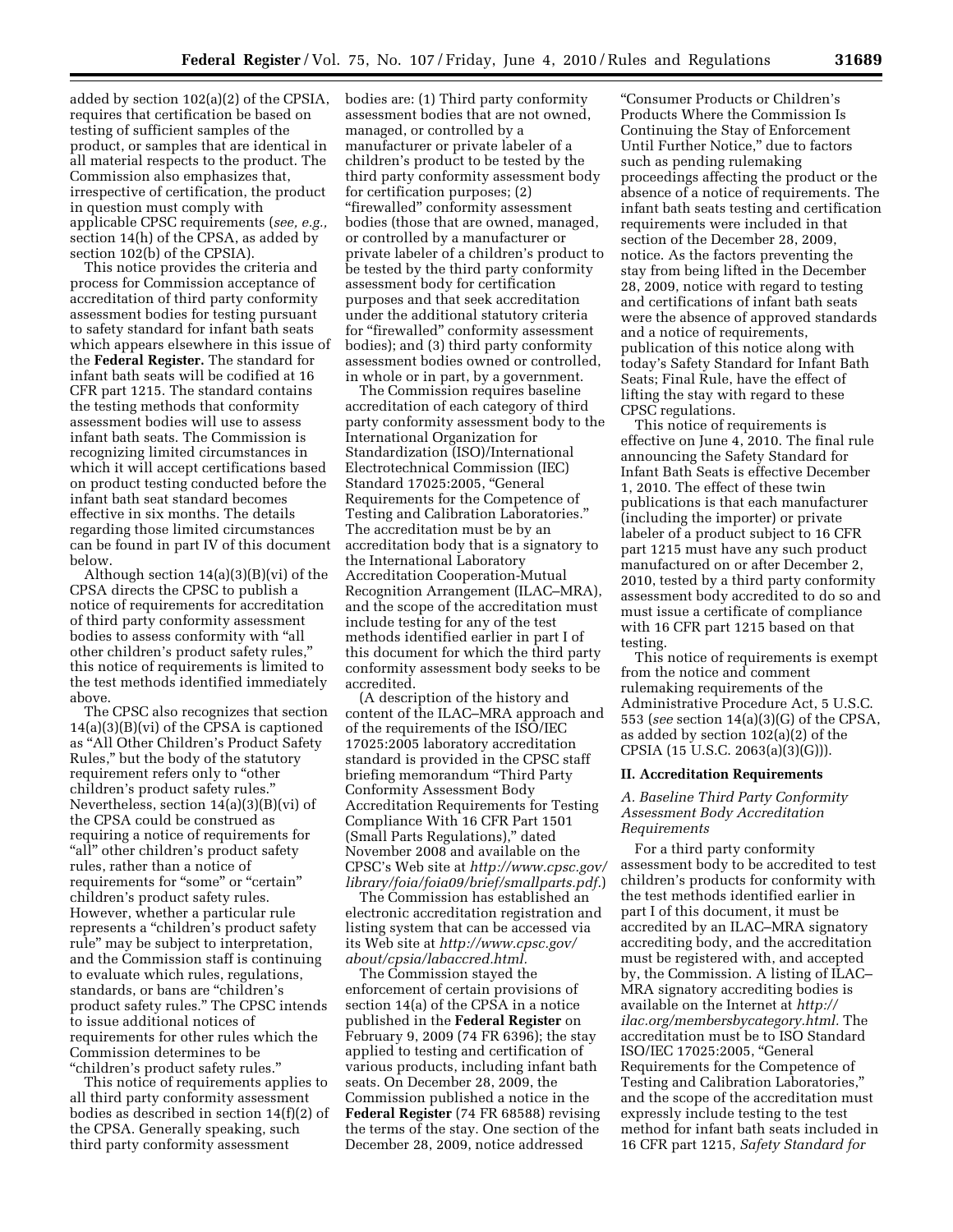*Infant Bath Seats.* A true copy, in English, of the accreditation and scope documents demonstrating compliance with these requirements must be registered with the Commission electronically. The additional requirements for accreditation of firewalled and governmental conformity assessment bodies are described in parts II.B and II.C of this document below.

The Commission will maintain on its Web site an up-to-date listing of third party conformity assessment bodies whose accreditations it has accepted and the scope of each accreditation. Once the Commission adds a third party conformity assessment body to that list, the third party conformity assessment body may commence testing of infant bath seats to support certification by the manufacturer or private labeler of compliance with the test methods identified earlier in part I of this document.

# *B. Additional Accreditation Requirements for Firewalled Conformity Assessment Bodies*

In addition to the baseline accreditation requirements in part II.A of this document above, firewalled conformity assessment bodies seeking accredited status must submit to the Commission copies, in English, of their training documents showing how employees are trained to notify the Commission immediately and confidentially of any attempt by the manufacturer, private labeler, or other interested party to hide or exert undue influence over the third party conformity assessment body's test results. This additional requirement applies to any third party conformity assessment body in which a manufacturer or private labeler of a children's product to be tested by the third party conformity assessment body owns an interest of ten percent or more. While the Commission is not addressing common parentage of a third party conformity assessment body and a children's product manufacturer at this time, it will be vigilant to see if this issue needs to be addressed in the future.

As required by section  $14(f)(2)(D)$  of the CPSA, the Commission must formally accept, by order, the accreditation application of a third party conformity assessment body before the third party conformity assessment body can become an accredited firewalled conformity assessment body.

# *C. Additional Accreditation Requirements for Governmental Conformity Assessment Bodies*

In addition to the baseline accreditation requirements of part II.A of this document above, the CPSIA permits accreditation of a third party conformity assessment body owned or controlled, in whole or in part, by a government if:

• To the extent practicable, manufacturers or private labelers located in any nation are permitted to choose conformity assessment bodies that are not owned or controlled by the government of that nation;

• The third party conformity assessment body's testing results are not subject to undue influence by any other person, including another governmental entity;

• The third party conformity assessment body is not accorded more favorable treatment than other third party conformity assessment bodies in the same nation who have been accredited;

• The third party conformity assessment body's testing results are accorded no greater weight by other governmental authorities than those of other accredited third party conformity assessment bodies; and

• The third party conformity assessment body does not exercise undue influence over other governmental authorities on matters affecting its operations or on decisions by other governmental authorities controlling distribution of products based on outcomes of the third party conformity assessment body's conformity assessments.

The Commission will accept the accreditation of a governmental third party conformity assessment body if it meets the baseline accreditation requirements of part II.A of this document above and meets the additional conditions stated here. To obtain this assurance, CPSC staff will engage the governmental entities relevant to the accreditation request.

#### **III. How Does a Third Party Conformity Assessment Body Apply for Acceptance of Its Accreditation?**

The Commission has established an electronic accreditation acceptance and registration system accessed via the Commission's Internet site at *http:// www.cpsc.gov/about/cpsia/ labaccred.html.* The applicant provides, in English, basic identifying information concerning its location, the type of accreditation it is seeking, and electronic copies of its ILAC–MRA accreditation certificate and scope

statement, and firewalled third party conformity assessment body training document(s), if relevant.

Commission staff will review the submission for accuracy and completeness. In the case of baseline third party conformity assessment bodies and government-owned or government-operated conformity assessment bodies, when that review and any necessary discussions with the applicant are satisfactorily completed, the third party conformity assessment body in question is added to the CPSC's list of accredited third party conformity assessment bodies at *http:// www.cpsc.gov/about/cpsia/ labaccred.html.* In the case of a firewalled conformity assessment body seeking accredited status, when the staff's review is complete, the staff transmits its recommendation on accreditation to the Commission for consideration. (A third party conformity assessment body that may ultimately seek acceptance as a firewalled third party conformity assessment body also can initially request acceptance as a third party conformity assessment body accredited for testing of children's products other than those of its owners.) If the Commission accepts a staff recommendation to accredit a firewalled conformity assessment body, the firewalled conformity assessment body will then be added to the CPSC's list of accredited third party conformity assessment bodies. In each case, the Commission will notify the third party conformity assessment body electronically of acceptance of its accreditation. All information to support an accreditation acceptance request must be provided in the English language.

Once the Commission adds a third party conformity assessment body to the list, the third party conformity assessment body may then begin testing of children's products to support certification of compliance with the regulations identified earlier in part I of this document for which it has been accredited.

### **IV. Acceptance of Children's Product Certifications Based on Third Party Conformity Assessment Body Testing to the New Safety Standard for Infant Bath Seats Prior to Their Effective Date**

Elsewhere in this issue of the **Federal Register,** the Commission is publishing a new safety standard for infant bath seats, which will be codified at 16 CFR part 1215. The effect of this notice of requirements and the final rule is that each manufacturer (including the importer) or private labeler of a product subject to 16 CFR part 1215 must have